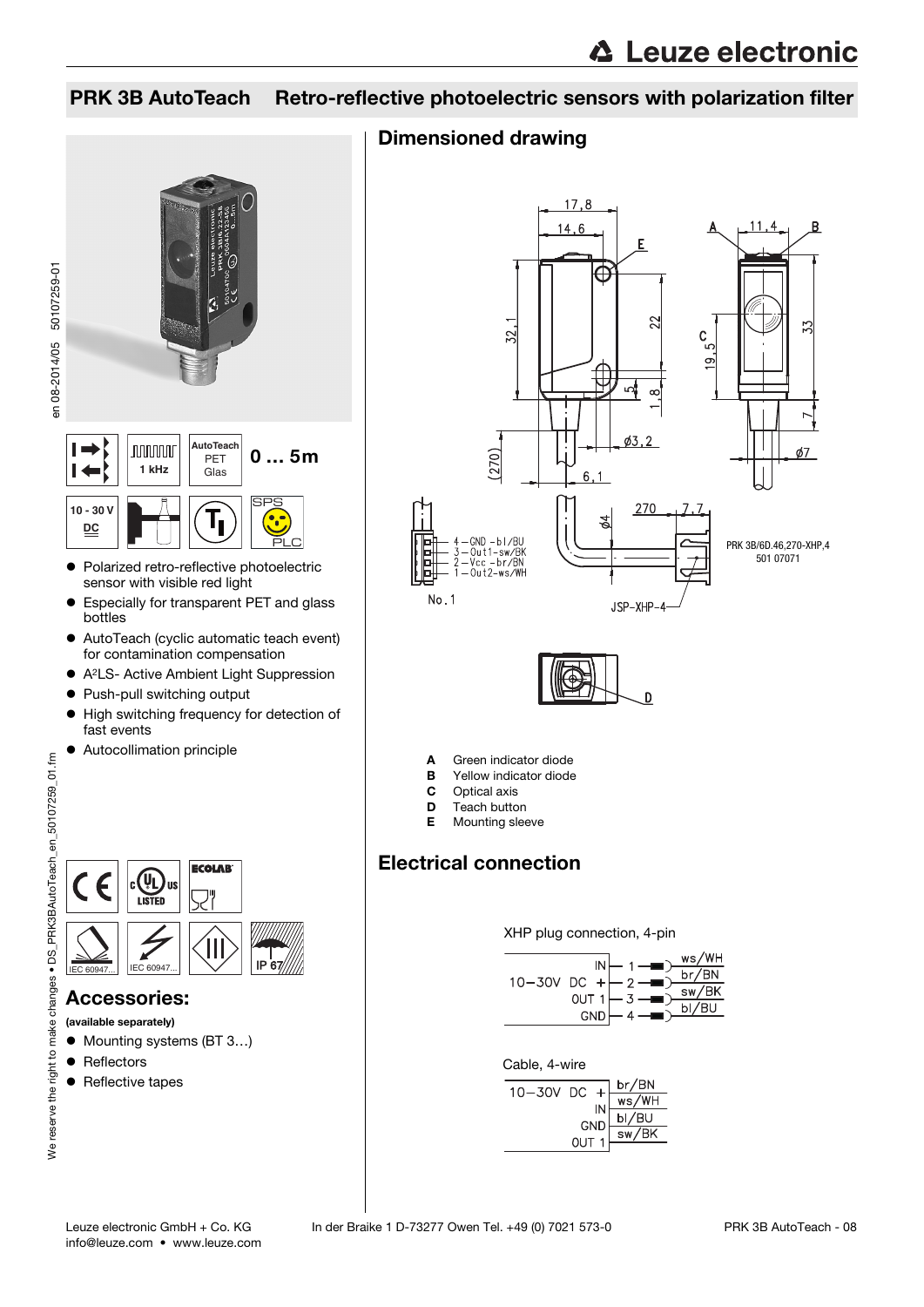# **△ Leuze electronic**

Tables

 $TK \dots = adhesive$ <br> $TKS = scrow tw$ 

Remarks

**intended use!**

protection.

 $=$  screw type

**Operate in accordance with**

 $\ddot{\mathbb{S}}$  This product is not a safety sensor and is not intended as personnel

 $\ddot{\mathbb{S}}$  The product may only be put into operation by competent persons. Only use the product in accordance with the intended use.

**If the receive signal from** the reflector is too weak, the sensor indicates the error status by means of fast and simultaneous flashing of the green and yellow LEDs as well as by a change signal of 2Hz at the switching output. Please check the alignment, operating range,

### PRK 3B AutoTeach

**Reflectors Operating range**

 $TK(S)$  100x100 0 ... 4.0m 2 MTKS 50x50.1 0 … 3.5m 3 Tape 6 50x50 0 … 3.0m 4 TK 40x60 0 2.6m 5 TK 20x40 0 … 1.3m 1 0 4 5 2 0 3.5 4.2 3 0 3.0 3.6 4 0 2.6 3.2 5 0 1.3 1.5 Operating range [m] Typ. operating range limit [m]

### **Specifications**

#### Optical data

Typ. operating range limit (TK(S) 100x100) 1) 0 … 5m Operating range 2) Light source 3)

**Timing**<br>Object frequency  $Response time$ <br>Delay before start-up  $\leq 300 \text{ms}$ Delay before start-up

#### Electrical data

Operating voltage  $U_B$ <sup>4)</sup> Residual ripple ≤ 15% of UBS Served The State of UBS Served The State of UBS Served The State of UBS Served The State of UBS Served The State of UBS Served The State of UBS Served The State of UBS Served The State of UBS Open-circuit current Switching output/warning output 5)…/6D.46

Switching function<br>Warning function Signal voltage high/low<br>Output current Operating range <sup>6)</sup>

#### Indicators

Green LED<br>
Yellow I FD<br>
Yellow I FD Yellow LED<br>
Yellow and green LEDs flash error: reflect

### **Mechanical data**

Weight<br>Connection type

#### Environmental data

Protective circuit <sup>7)</sup> VDE safety class Protection class<br>Light source Light source Free group (in acc. with EN 62471) Standards applied IEC 60947-5-2 Certifications UL 508, C22.2 No.14-13 4) 8)

#### **Options**

Teach-in input/activation input Transmitter active/not active<br>Transmitter active/not active  $\geq 8V/\leq 2V$ <br>Activation/disable delay  $\leq 1$  ms Activation/disable delay  $\leq 1$ ms<br>
Input resistance  $30kQ$ Input resistance

Typ. operating range limit: max. attainable range without performance reserve

- 2) Operating range: recommended range with performance reserve<br>3) Average life expectancy 100,000h at an ambient temperature of
- 3) Average life expectancy 100,000h at an ambient temperature of 25°C
- 4) For UL applications: for use in class 2 circuits according to NEC only
- 5) The push-pull switching outputs must not be connected in parallel

6) Life expectancy typically  $100,000$  storage cycles<br>
7)  $2$ =polarity reversal protection. 3=short circuit pro

7) 2=polarity reversal protection, 3=short circuit protection for all transistor outputs These proximity switches shall be used with UL Listed Cable assemblies rated 30V, 0.5A min,

in the field installation, or equivalent (categories: CYJV/CYJV7 or PVVA/PVVA7)

### Remarks

Adapter plate: BT 3.2 (part no. 50103844) for alternate mounting on 25.4mm hole spacing (Omron E3Z, Sick W100…)



see tables LED (modulated light) 620nm (visible red light, polarized)

max. 100Hz with gap duration  $\geq 10$ ms

10 ... 30 VDC (incl. residual ripple)<br> $\leq$  15% of U<sub>B</sub> 1 push-pull output pin 3: PNP dark switching, NPN light switching pin 1: teach input<br>dark switching change signal of 2Hz at the switching output (see remarks)  $\geq$  (U<sub>B</sub>-2V)/ $\leq$  2V<br>max. 100mA automatic setting cyclically performed by AutoTeach every 60s or manual teach-in

reflector not present during teach-in or prefailure message for AutoTeach

Housing<br>
Detics cover<br>
Detics cover<br>
plastic (PMMA)<br>
plastic (PMMA) plastic (PMMA) Prastic to with y<br>20g<br>270mm cable with XHP plug connection, 4-pin

2m cable (cross section 4x0.20mm²)

Ambient temp. (operation/storage)  $-30^{\circ}\text{C} ... +55^{\circ}\text{C}$ /-30 $^{\circ}\text{C} ... +70^{\circ}\text{C}$  $2, 3$ <br>  $\parallel$ <br>  $\parallel$  P 67

and soiling and carry out another teaching. Mounting system:



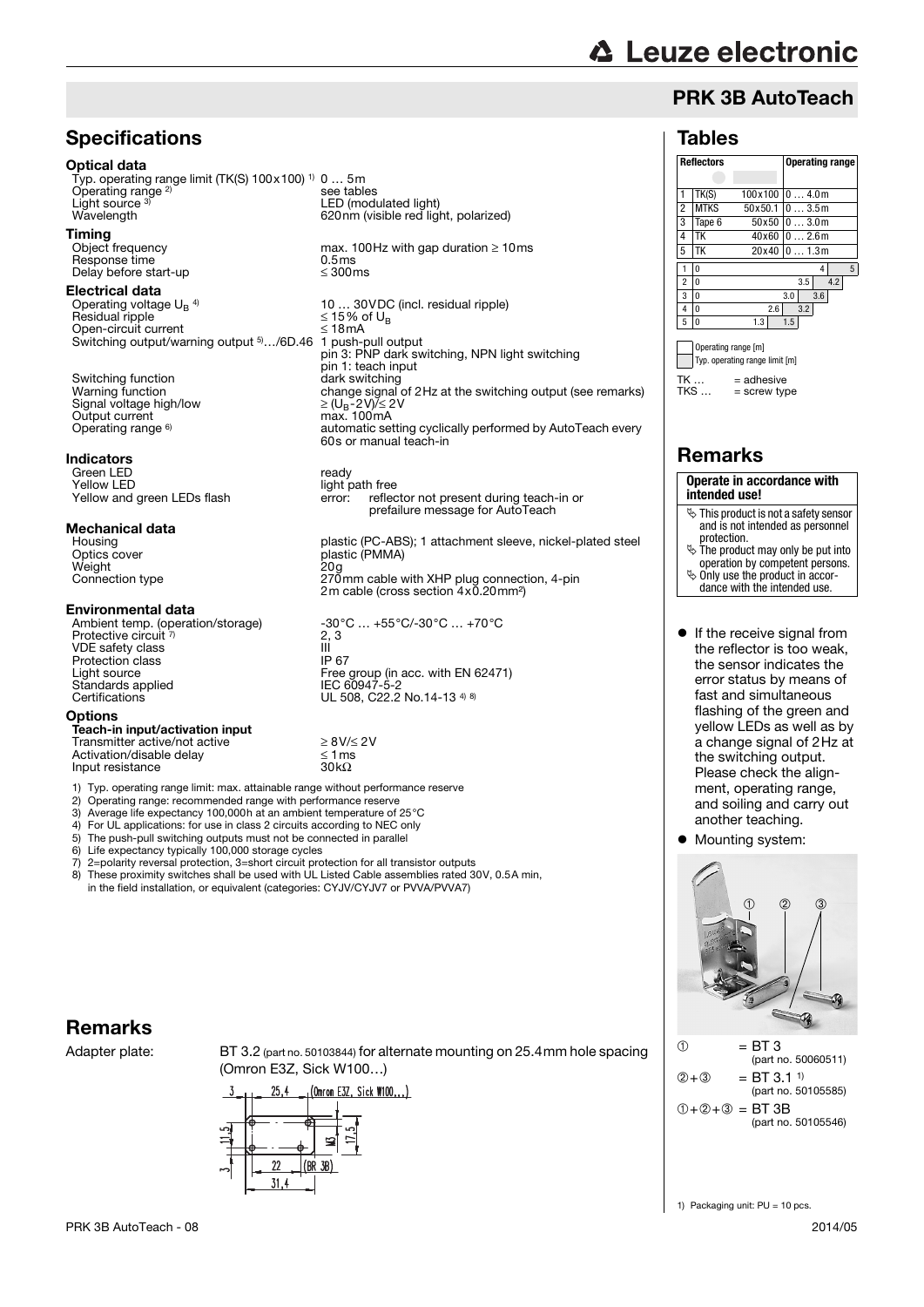#### PRK 3B AutoTeach Retro-reflective photoelectric sensors with polarization filter

#### Order guide

| <b>Selection table</b><br>Equipment $\blacklozenge$       |                                                                 |  | Order code $\rightarrow$ | 3B/6D.46, 270-XHP.4<br>10. 50107071<br>ρġ.<br>PRK<br>Part | 3B/6D.46<br>no.50108026<br>ρó.<br>PRK <sub>I</sub> |  |
|-----------------------------------------------------------|-----------------------------------------------------------------|--|--------------------------|-----------------------------------------------------------|----------------------------------------------------|--|
|                                                           | $\sqrt{\frac{1}{2}$ Output 1 (OUT 1) Push-pull switching output |  | PNP, dark switching      |                                                           |                                                    |  |
|                                                           |                                                                 |  | NPN, light-switching     |                                                           |                                                    |  |
| Function<br>characteristics                               | Switching output                                                |  |                          | ●                                                         |                                                    |  |
|                                                           | warning output (change signal of 2 Hz at the switching output)  |  |                          |                                                           |                                                    |  |
| Input (IN)                                                | teach input                                                     |  |                          |                                                           |                                                    |  |
| 270mm cable with XHP plug connection, 4-pin<br>Connection |                                                                 |  |                          |                                                           |                                                    |  |
|                                                           | 2,000 mm cable, 4-pin                                           |  |                          |                                                           |                                                    |  |
| Configuration                                             | AutoTeach, cyclic every 60s                                     |  |                          |                                                           |                                                    |  |
| Teach-in via button (lockable) and teach input            |                                                                 |  |                          |                                                           |                                                    |  |

#### General information

- After power-on, an automatic teach-in occurs every 60s (AutoTeach).
- $\bullet$  The light spot may not exceed the reflector.
- **•** Preferably use MTK(S) or tape 6.
- For foil 6, the sensor's side edge must be aligned parallel to the side edge of the reflective tape.
- Following an AutoTeach, the device setting is only saved if contamination differences > 8% were detected. Therefore, the typical life expectancy of the device is not affected in practical use.

### AutoTeach (cyclic automatic teach event)



- The sensor performs a cyclic AutoTeach every 60s. The sensor waits until the light path is free (e.g. between two bottles). An appropriate safety window is taken into account. Afterwards, an AutoTeach occurs and the sensor compensates for all contamination parameters. The new teach value is only saved if a system contamination > 8% was detected.
- If the receive signal from the reflector is too weak, the sensor indicates the error status by means of fast and simultaneous flashing of the green and yellow LEDs as well as by a change signal of 2Hz at the switching output. Please check the alignment, operating range, and soiling and carry out another teaching.



### Teach via teach button for PET and glass bottles



#### • Prior to teaching: Clear the light path to the reflector! The device setting is stored in a fail-safe way. A reconfiguration following voltage interruption or switch-off is thus not required.